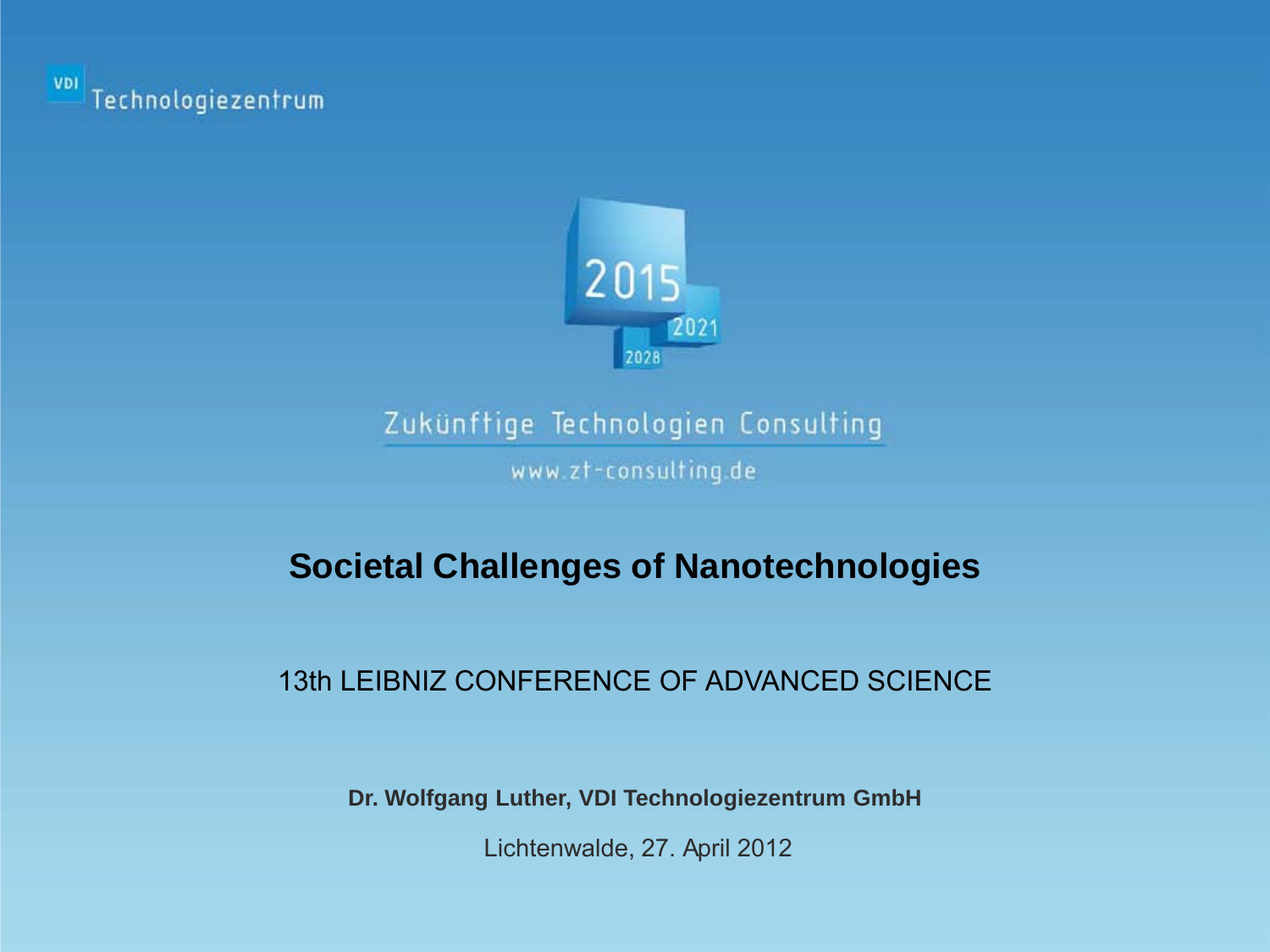



#### **Content**

#### **Social risks of nanotechnologies**

- (Eco-)toxikological risks of nanomaterials
- Risk research and management of nanomaterials
- Ethical questions

#### **Challenges for the economic implementation**

- Imminent shortage of skilled labor
- Commercialization barriers

#### **Public reception and social dialogue**

- People's knowledge and perception of the population
- Role of the media
- Information and dialogue with stakeholder and the public

#### **Conclusion and need for action**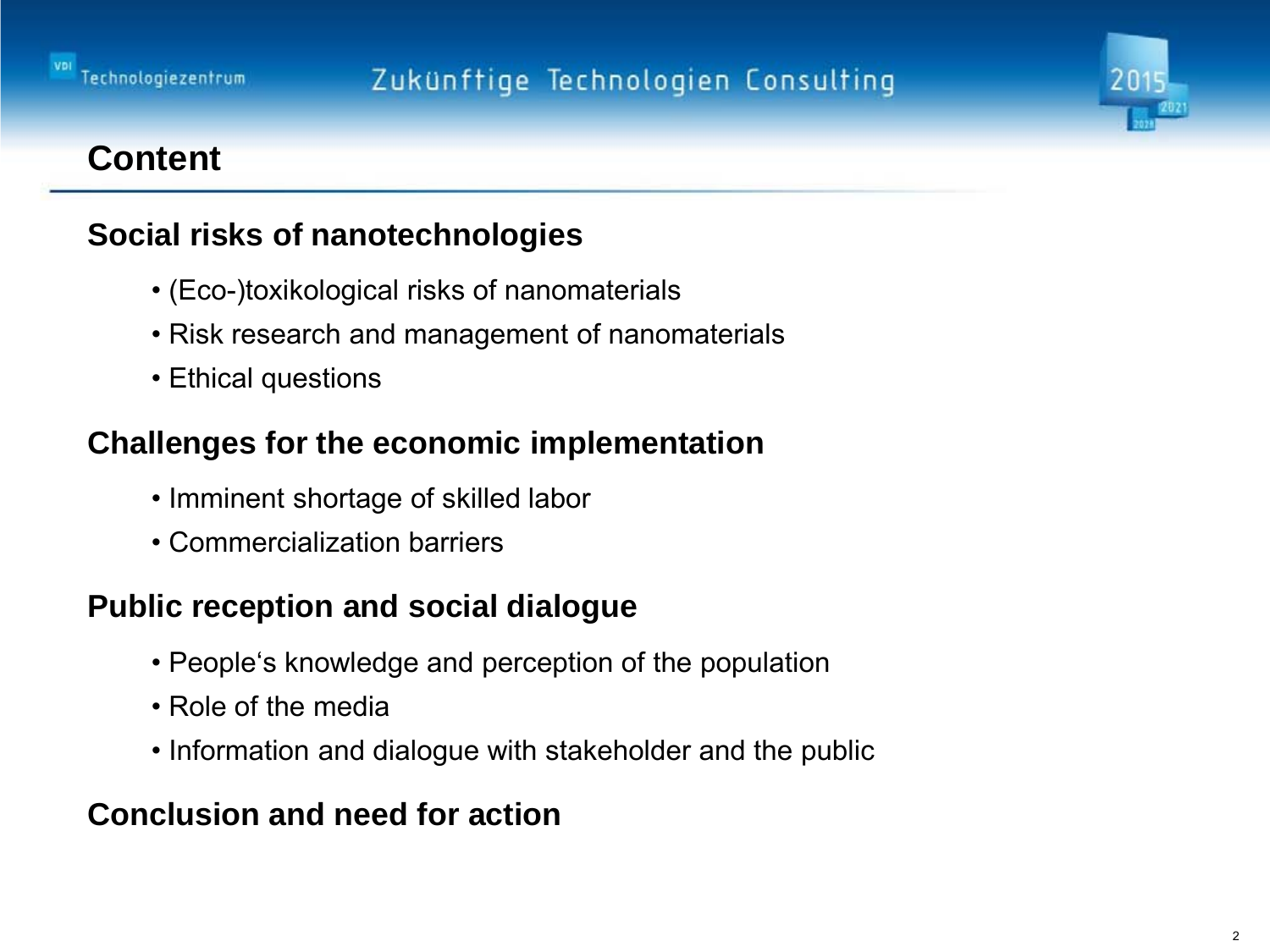

# **(Eco-)toxicological Risks of Nanomaterials**

#### **Desirable nano-effects for technical use**

- Quantum effects for optoelectronics
- Enlarged surfaces for catalysis, separation etc.
- Biocompatibility, molecular recognition for drug targeting
- Selforganisation, multifunctional materials



#### **Undesirable nano-effects for human/environment**

- Uptake and distribution in the human body through enhanced barrier permeability (skin, cells, blood-brain etc.)
- Increased toxicity (e.g. by enlarged surfaces)
- Increased mobility and distribution in the environment
- Bioaccumulation

 $\bullet$  ...



Nanoparticles in human lung tissue

3 Images: Uni Hamburg, Diaccon, BASF, INM

 $\bullet$  ...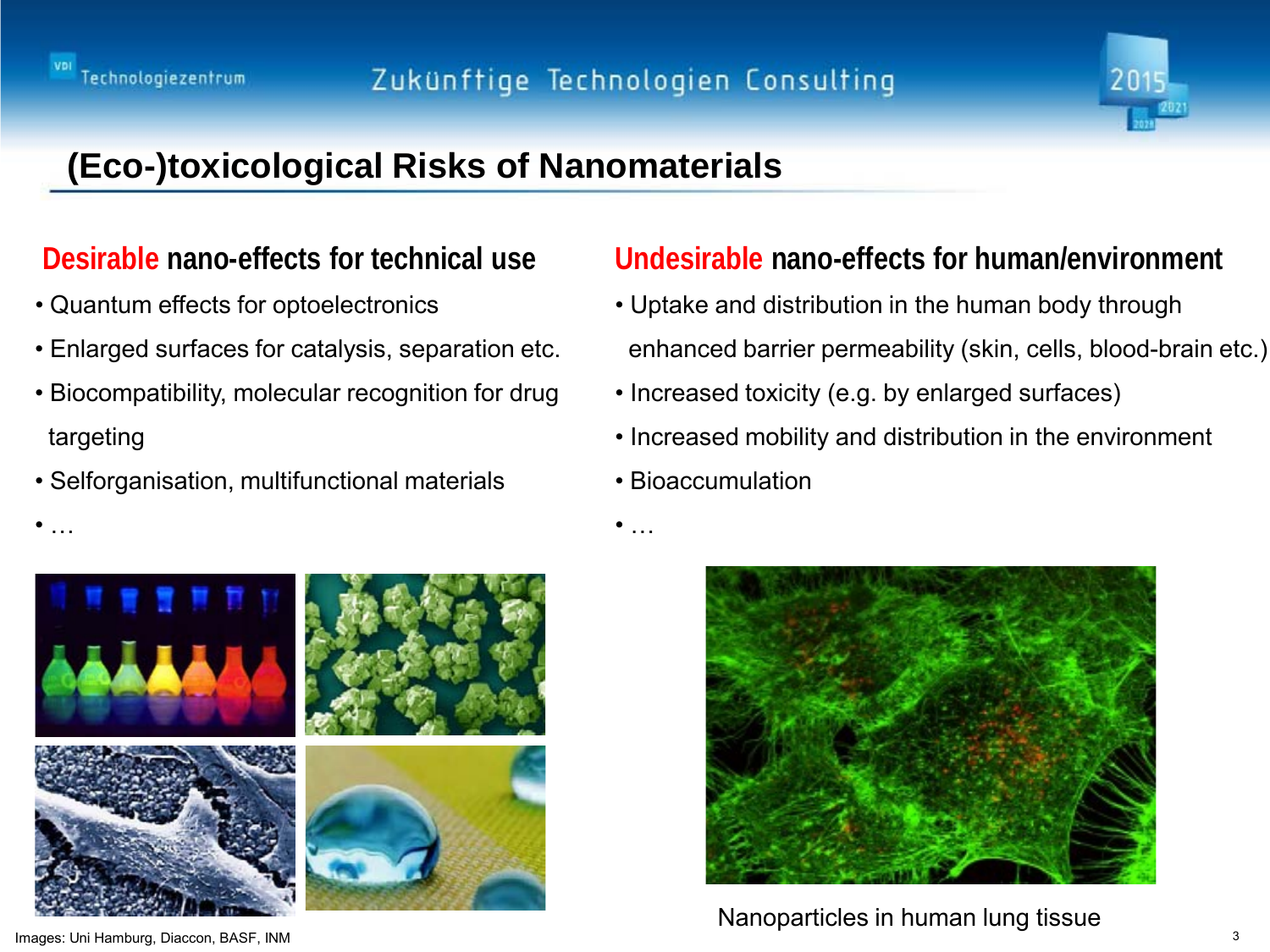



## **Definition of Nanomaterials**

ISO/TR 11360:2010: Nanotechnologies - Methodology for the classification and categorization of nanomaterials



#### Distinction criteria for nanostructured materials

Proposal of the EU-Commission: Number size distribution: > 50 % Nano-objects Volume specific BET-surface  $> 60$ m<sup>2</sup>/cm<sup>3</sup>

Problem: At present no reliable and practicable measuring method for validation available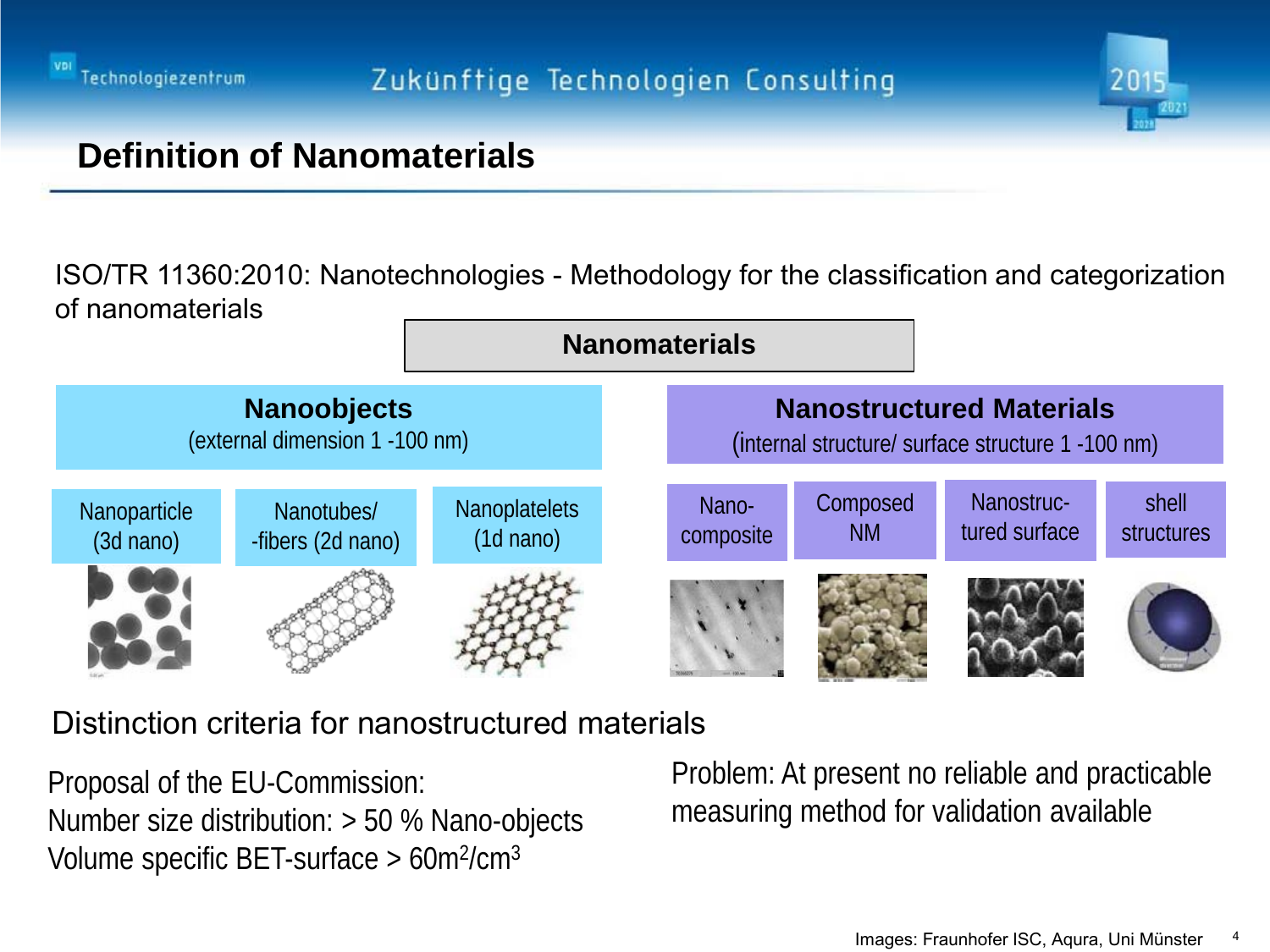



# **Exposition of people and the environment with nanoobjects**

Most critical with regard to (eco-)toxikological risks are unbound nano-objects

Nano-objects



Potential emission of nano-objects within the value added chain/ along the life cycle

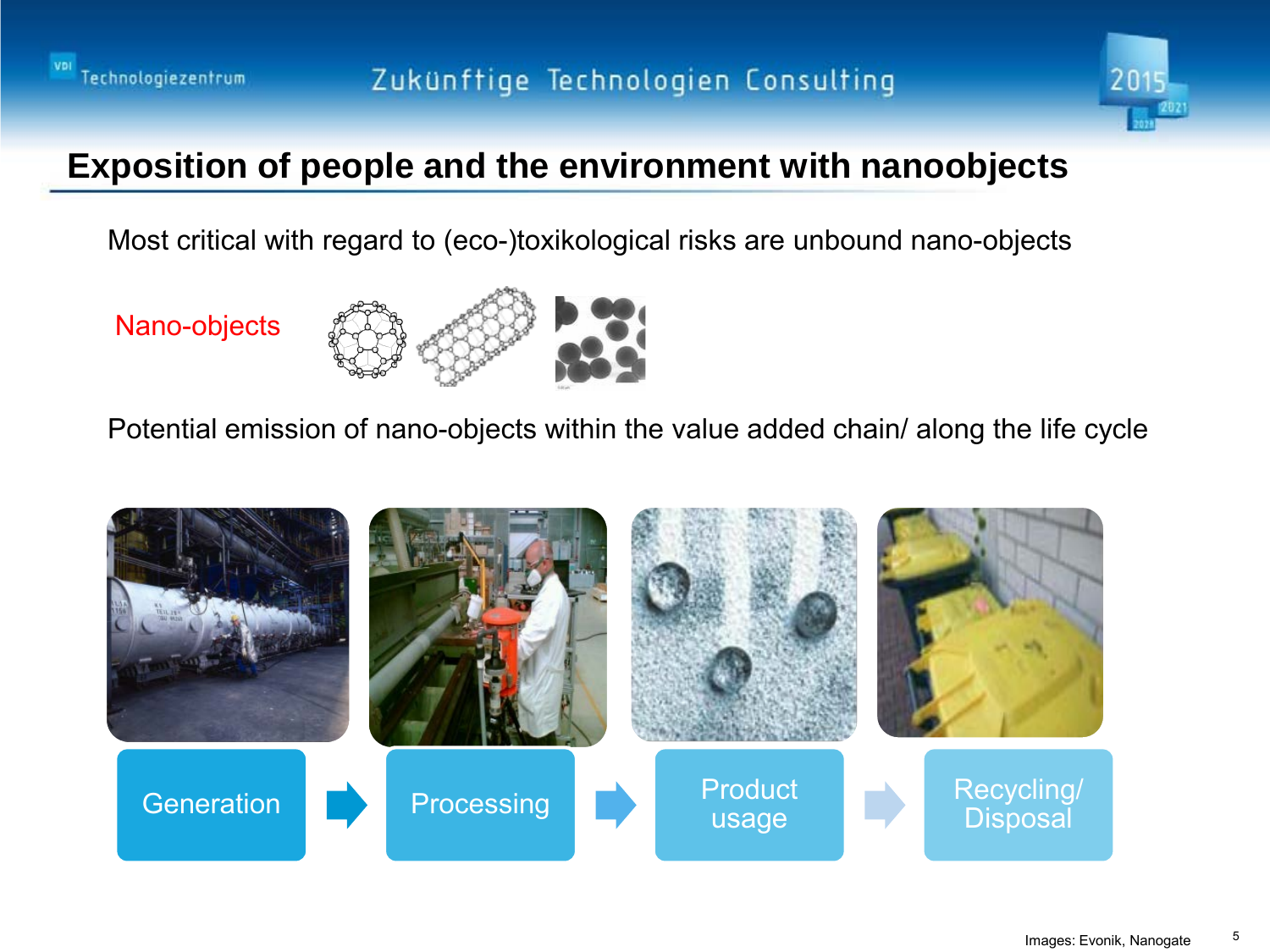



# **Exposition route into the human body**



In high concentrations inflammation reactions in the lung, carcinogenesis

Little knowledge on uptake and effects, Food law requires authorization of nanomaterial usage

#### Systematic effects?



modified from Oberdörster 2005

Intact skin is an effective barrier against nanoparticle penetration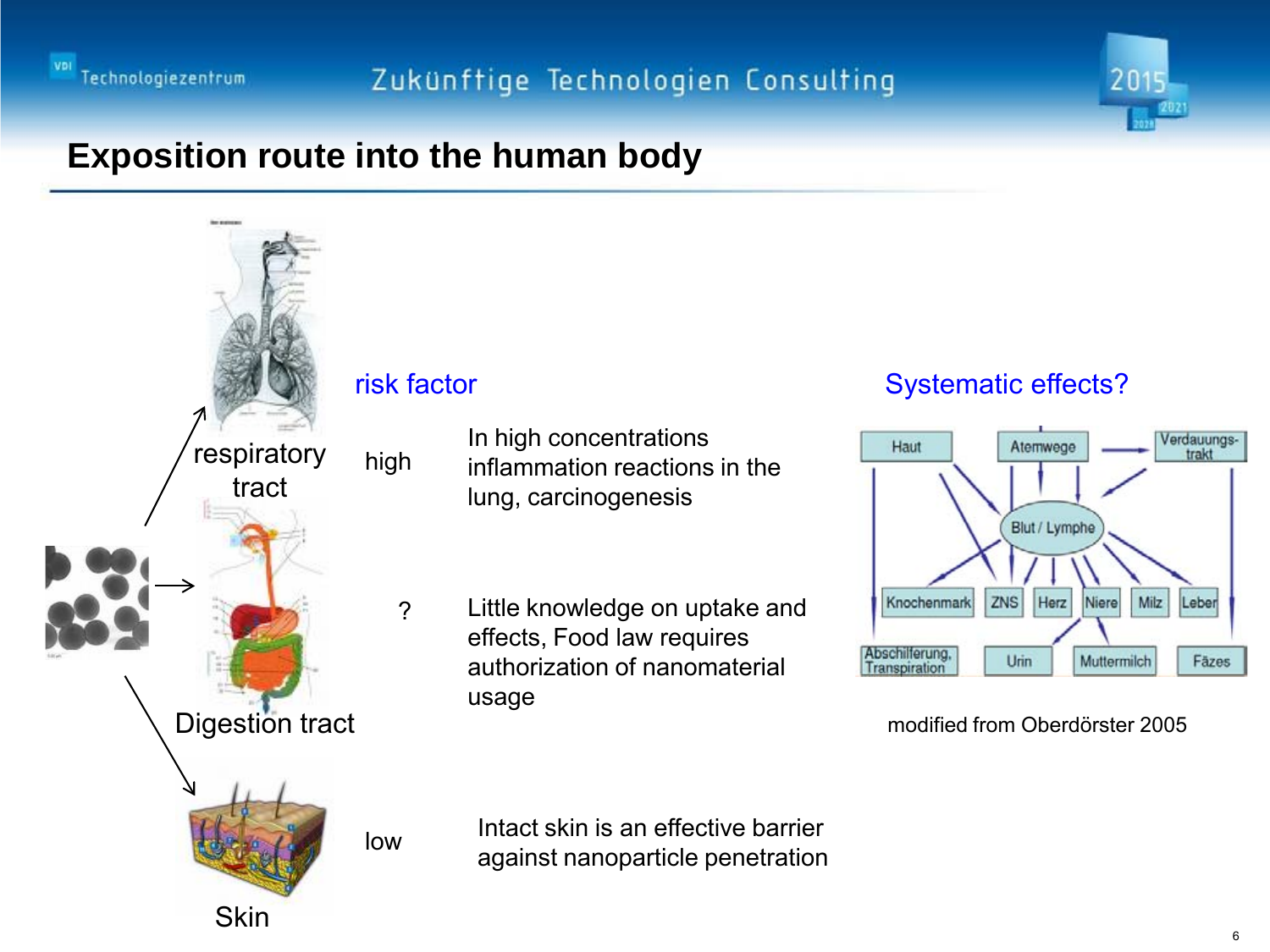



# **Risk Research on Nanomaterials**

• International Level

OECD: Since 2006 "Working Party on Manufactured Nanomaterials" (WPMN) Aim: international harmonized methods and strategies for risk assessment, Testing programme for 13 commercial relevant nanomaterials (www.oecd.org/env/nanosafety)

- European Level EU: > 50 current or finished projects of nanomaterial risk research in FP6 und FP7; Financial volume ca. 140 Mio. Euro (www.nanosafetycluster.eu)
- National Level

 D: BMBF-Funding activities NanoCare and NanoNature, Investigation of nanomaterial effects on humans and the environment, ca. 20 projects; Financial volume ca. 40 Mio. Euro (www.nanopartikel.info)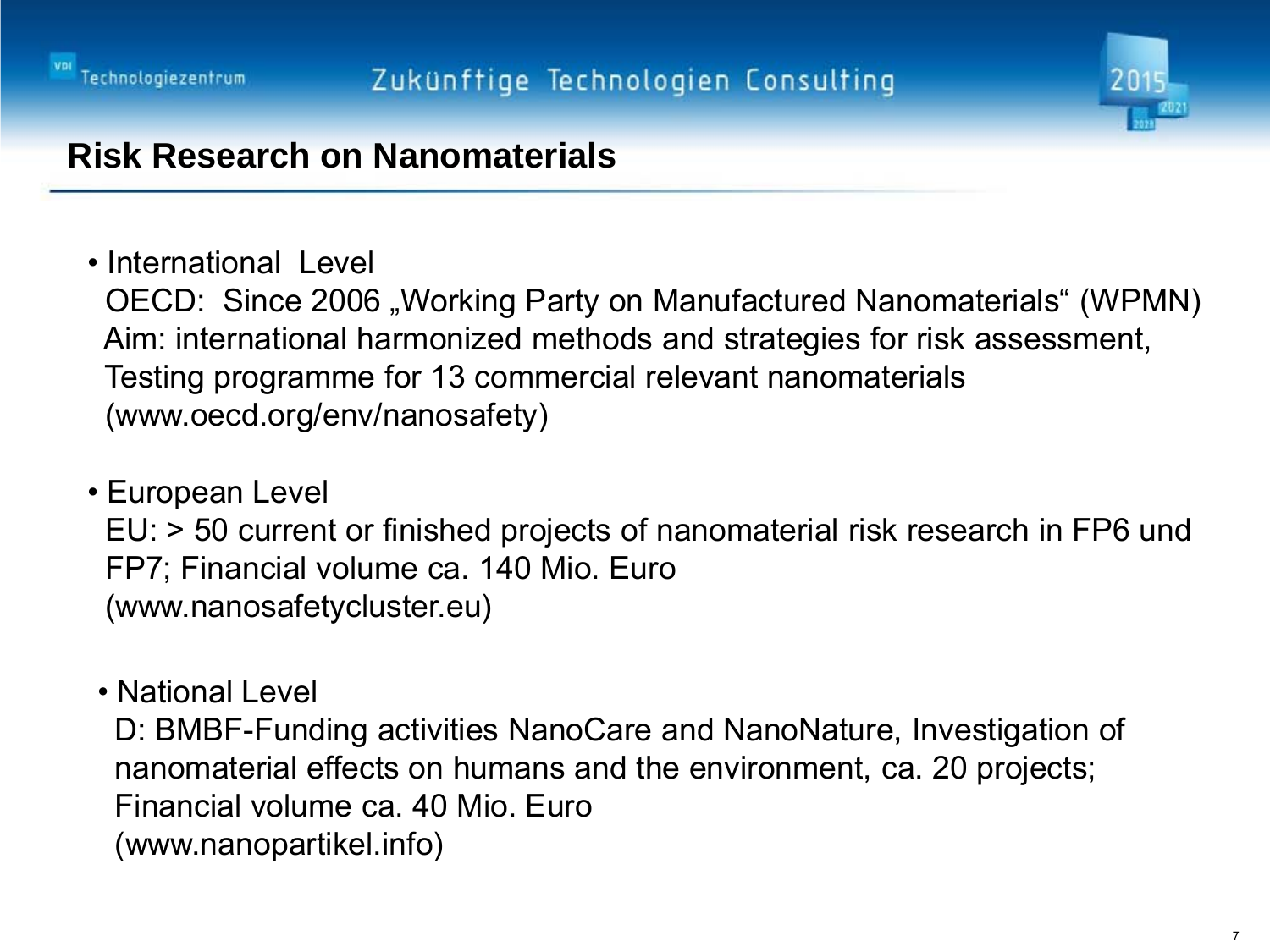

8

# **Risk Management**

#### **Regulation**

- Chemical Legislation (EU: REACH, CLP)
- Product Legislation
	- − Cosmetics (EU: Labelling as from 2013)
	- − Food contact materials (EU: Labelling and registration)
- Worker protection (D: Gefahrstoffverordnung)

# **Self regulation of Industry**

- Code of Conduct (Several corporations e.g. BASF)
- Guidelines for safe handling of nanomaterials (e.g. VCI, Paint industry)
- Transparent communication (e. g. citizen dialogues, quality labels)

#### **Worker Protection Measures**

- Prevention of nanoparticle emissions (processing, closed vessels, exhaust ventilation)
- Personal protective measures (respiratory masks, protective gloves etc.)
- Communication of hazardous properties along the processing chain (Safety data sheets) …

#### **Measures for Consumers/Environment**

- Labelling of nanoproducts (Cosmetics, food)
- Product databases (e. g. www.nanotechproject.org)
- Quality labels (e. g. textiles)
- LifeCycle-analysis (behaviour during usage, disposal/recycling)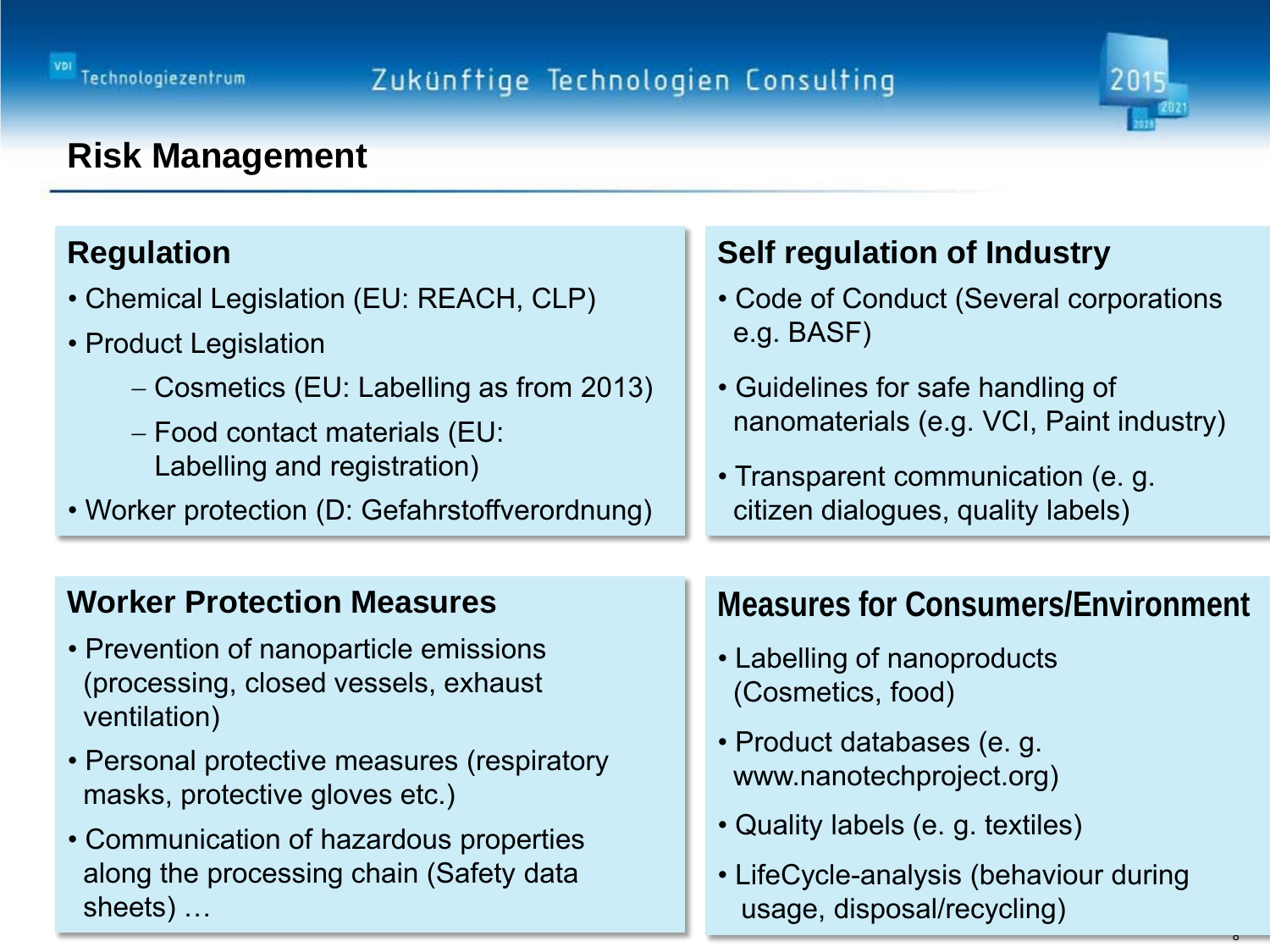



# **Ethical Questions**

- Boundaries between human/ machine are blurring ("Human Enhancement")
- Potential misuse for criminal and terroristic purposes
- Potential for military applications
- Imperilment of informational self-determination through ubiquitous nanosensors (e.g. concerning diagnostics)
- Who benefits of nanotechnologies? Are developing countries excluded from the development of technologies ("NanoDivide")







9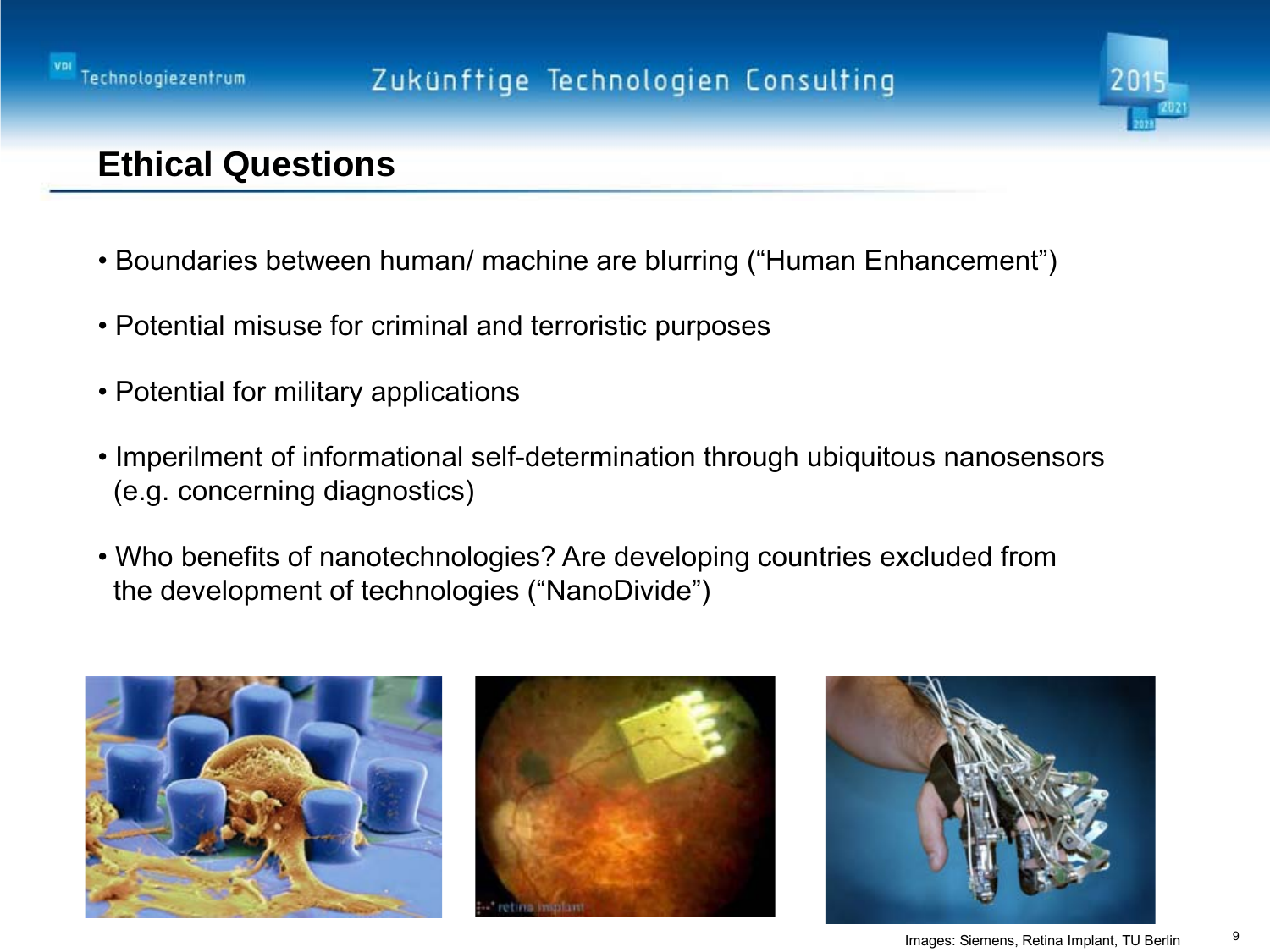



#### **Content**

#### **Social risks of nanotechnologies**

- (Eco-)toxikological risks of nanomaterials
- Risk research and management of nanomaterials
- Ethical questions

#### **Challenges for the economic implementation**

- Imminent shortage of skilled labor
- Commercialization barriers

#### **Public reception and social dialogue**

- People's knowledge and perception of the population
- Role of the media
- Information and dialogue with stakeholder and the public

#### **Conclusion and need for action**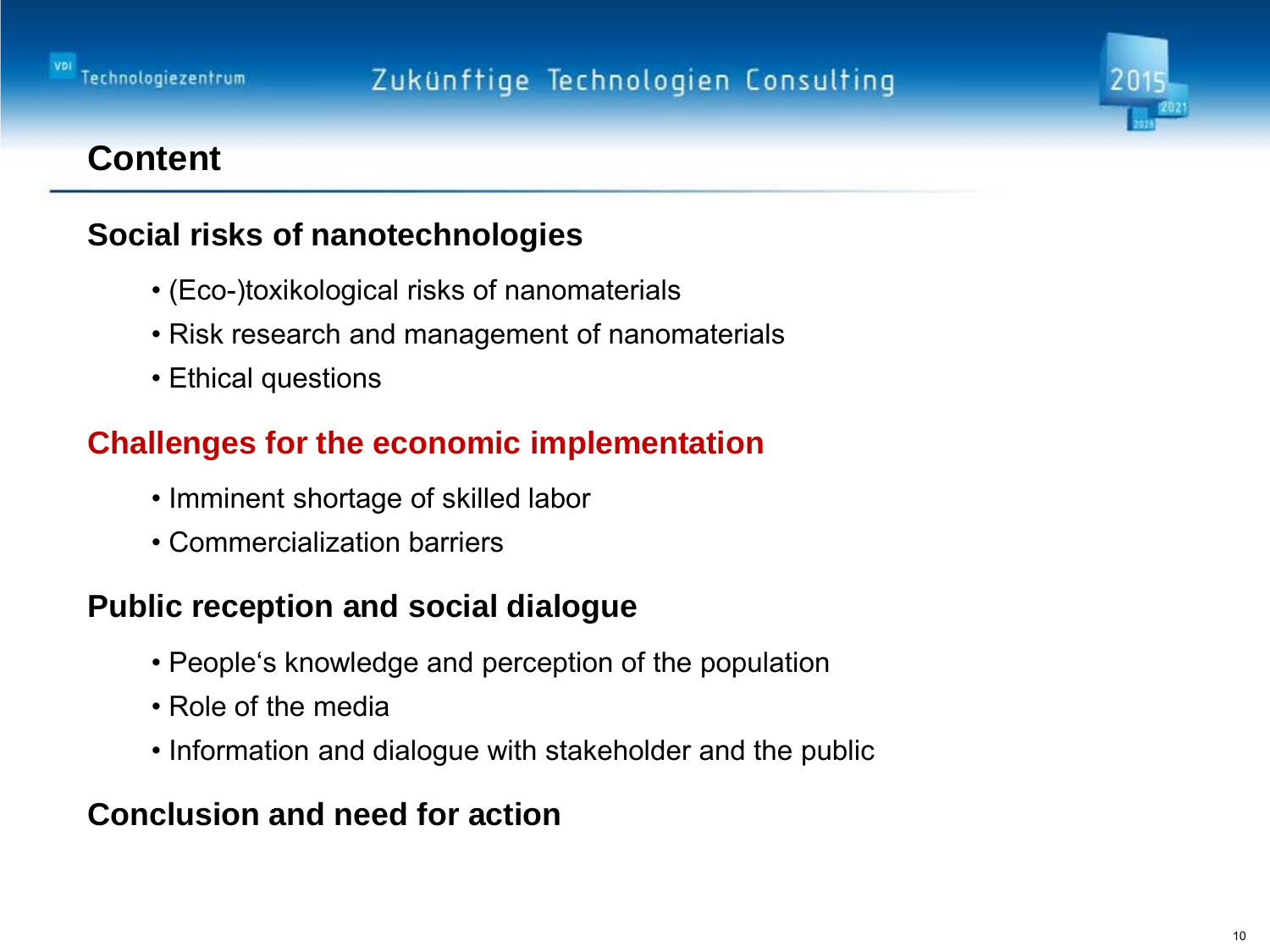



# **Innovation Barriers**

#### **Potential skill shortage**

- Demografic Development ("Ageing Society")
- Interest for MINT-Qualifications improvable
- Emigration of talented researchers ("Brain drain")
- Adoption of education appropriate to qualification demands



BMBF- young researcher competion NanoFutur



Overview on study and training courses on nanotechnology (www.nano-bildungslandschaften.de)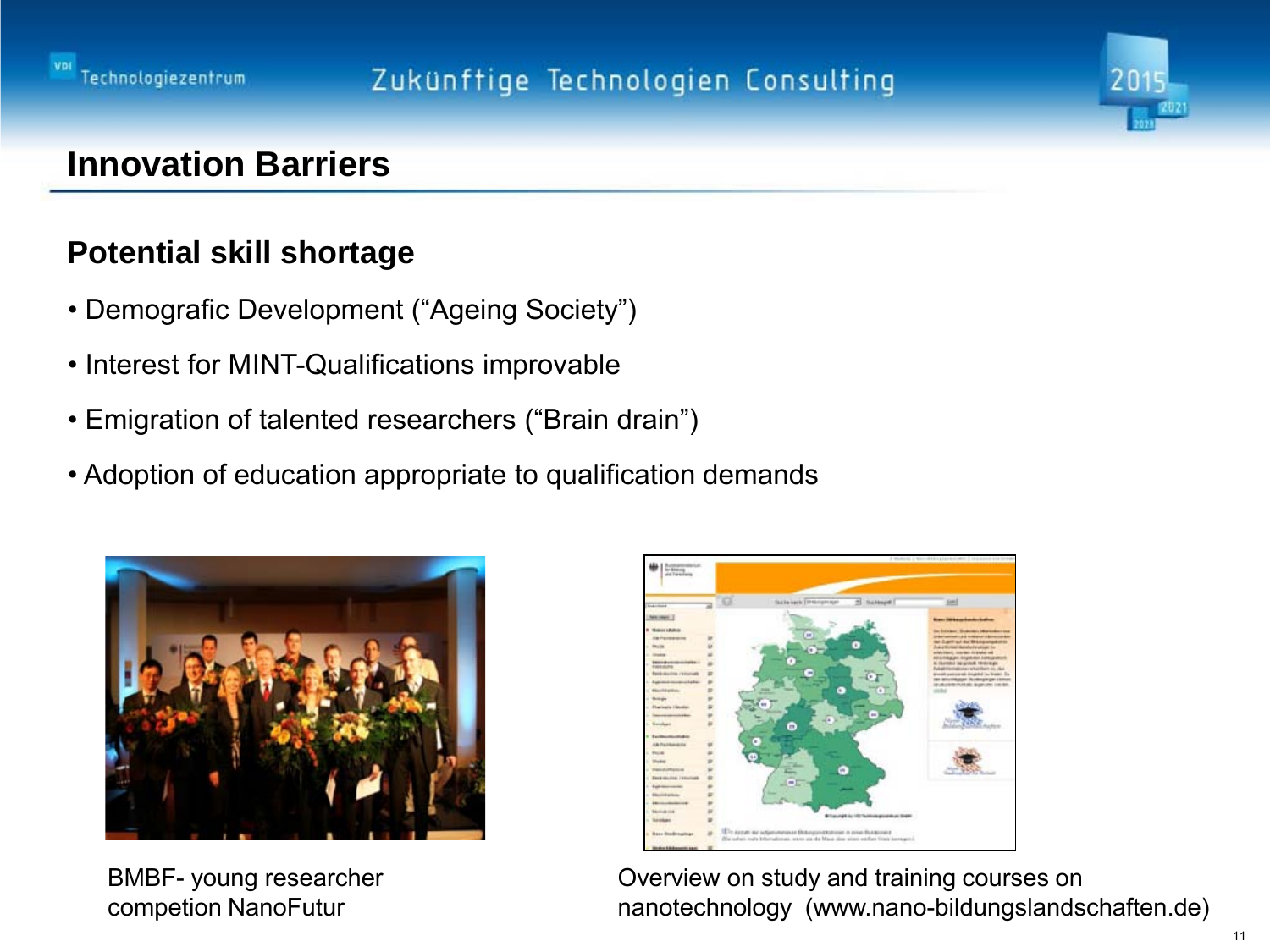



## **Entrepreneurial challenges**

- Scale-up from lab to fab
- Time-to-Market often long (registration procedures, long term innovation cycles)
- Difficulties to integrate in existing production lines
- Financing Problems (access to venture capital, limited profit margins)
- Challenges with regard to standardisation, reproducibility, durability of nano-effects
- Hard Price-/Performance competition
- Liability risks of nanomaterials?
- Public acceptance
- Potential regulatory restrictions

Example: Nanoparticle based cancer therapy – ca. 20 years from basic research until medical devices approval





Source: Magforce Nanotechnologies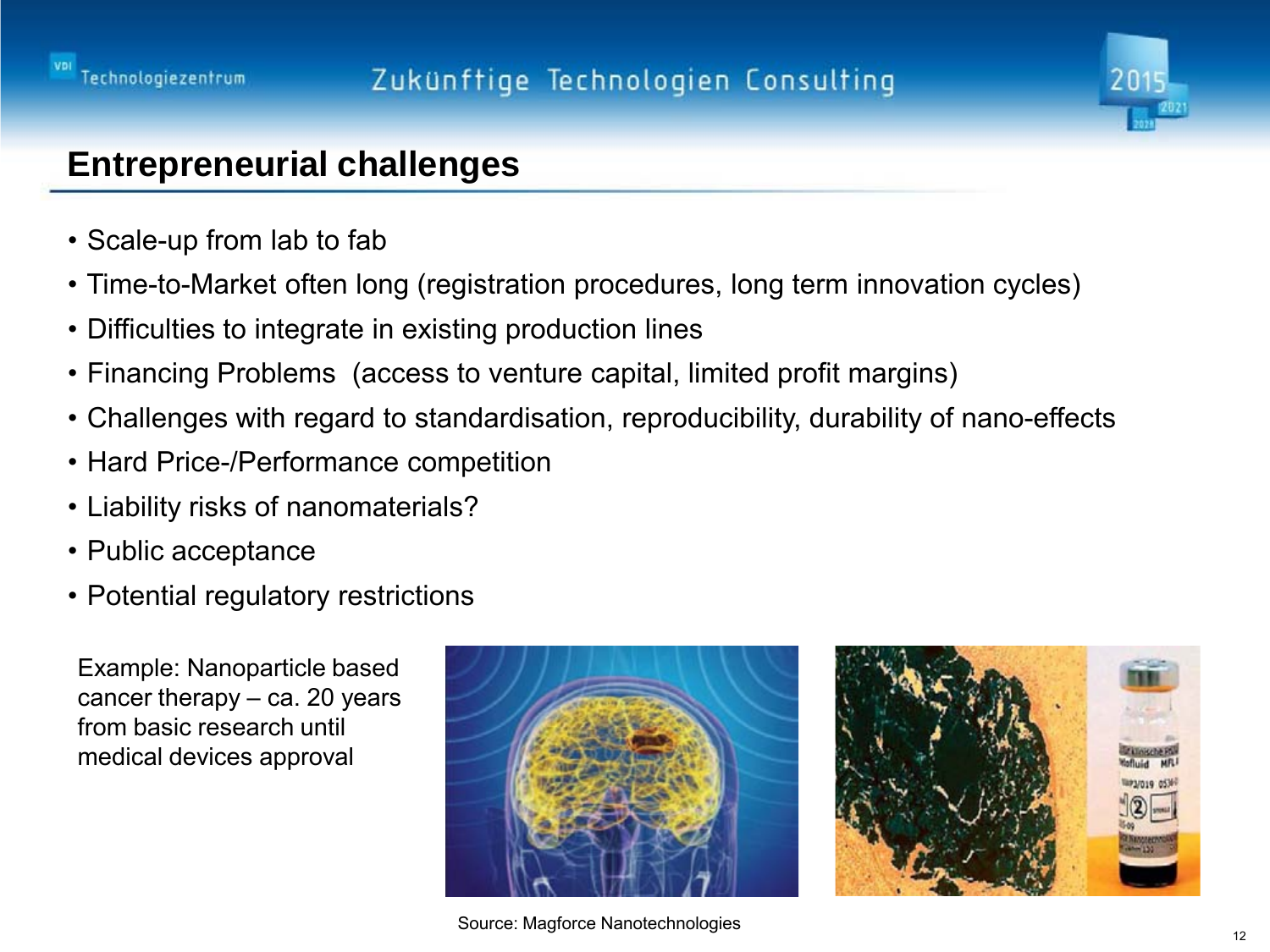



# **Example: Value added chain carbon nanotubes (CNT)**



- 20 years after scientific discovery still few product applications
- Production capacities scaled up significantly (approx. 2.400 t), but relativ low utilization
- Innovation barriers: safety aspects (fiber morphology), processing difficulties, forward integration necessary, competing technologies (e.g. graphene)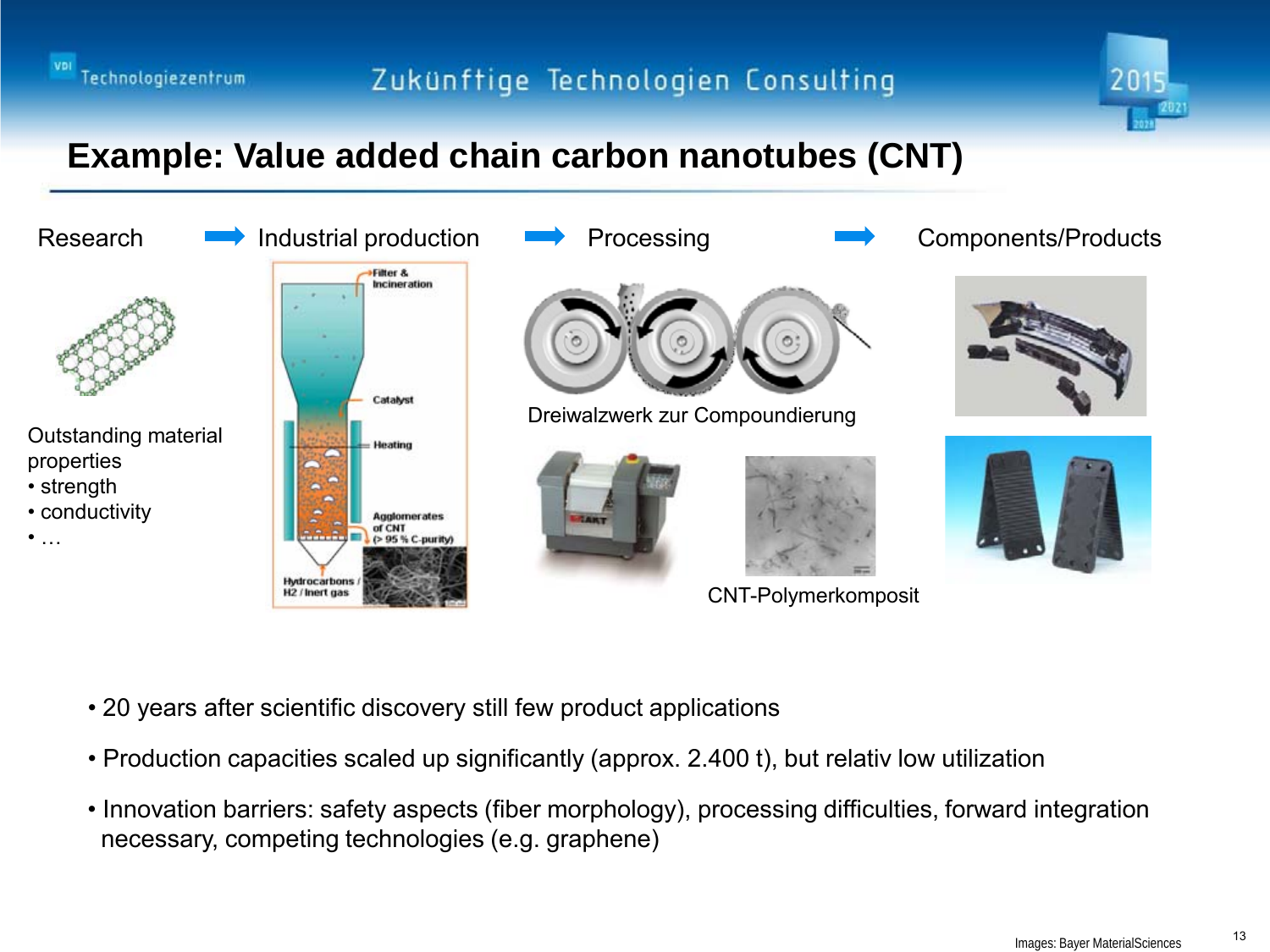



#### **Content**

#### **Social risks of nanotechnologies**

- (Eco-)toxikological risks of nanomaterials
- Risk research and management of nanomaterials
- Ethical questions

#### **Challenges for the economic implementation**

- Imminent shortage of skilled labor
- Commercialization barriers

#### **Public reception and social dialogue**

- People's knowledge and perception of the population
- Role of the media
- Information and dialogue with stakeholder and the public

#### **Conclusion and need for action**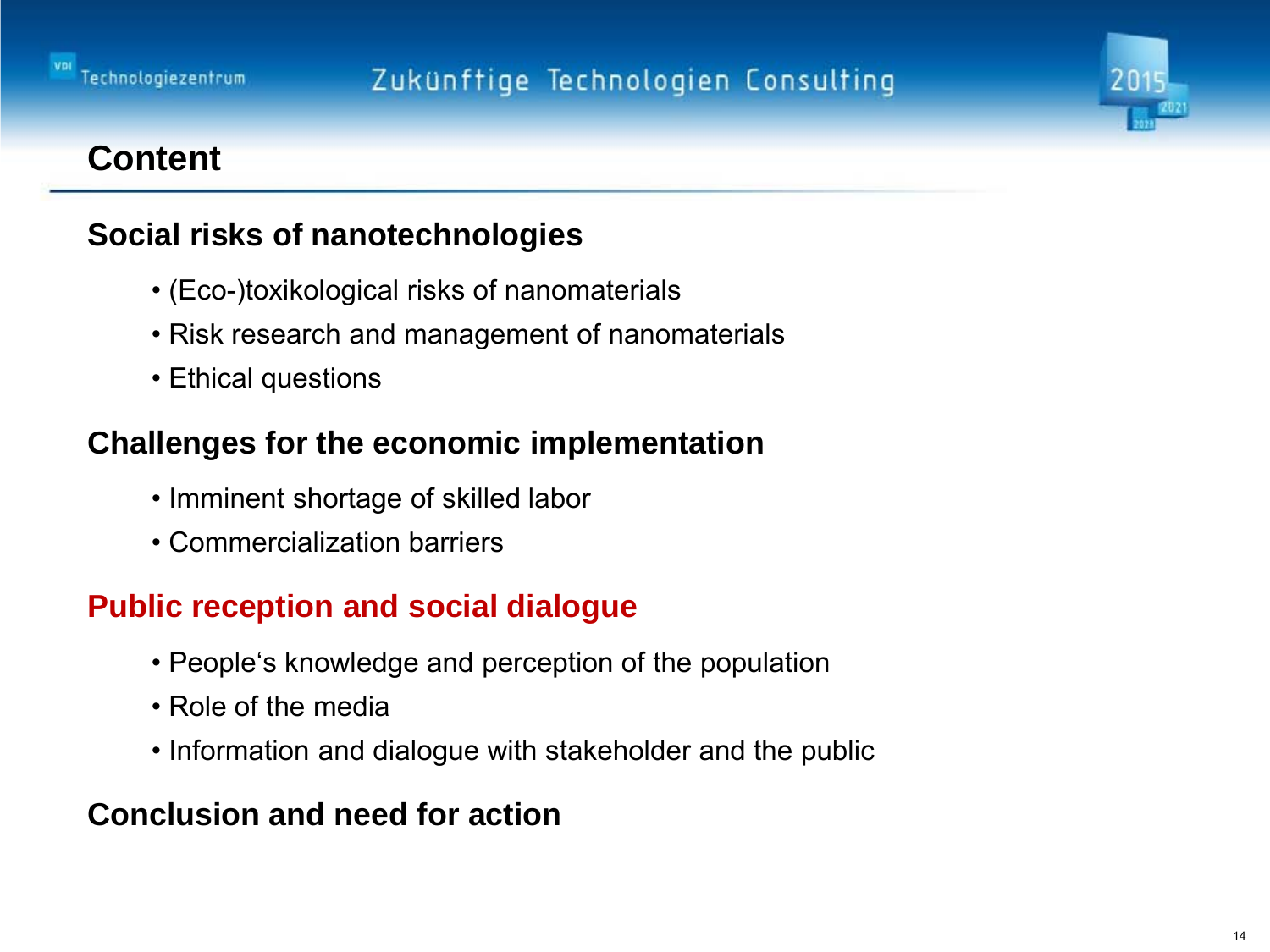



## **Public knowledge and perception**

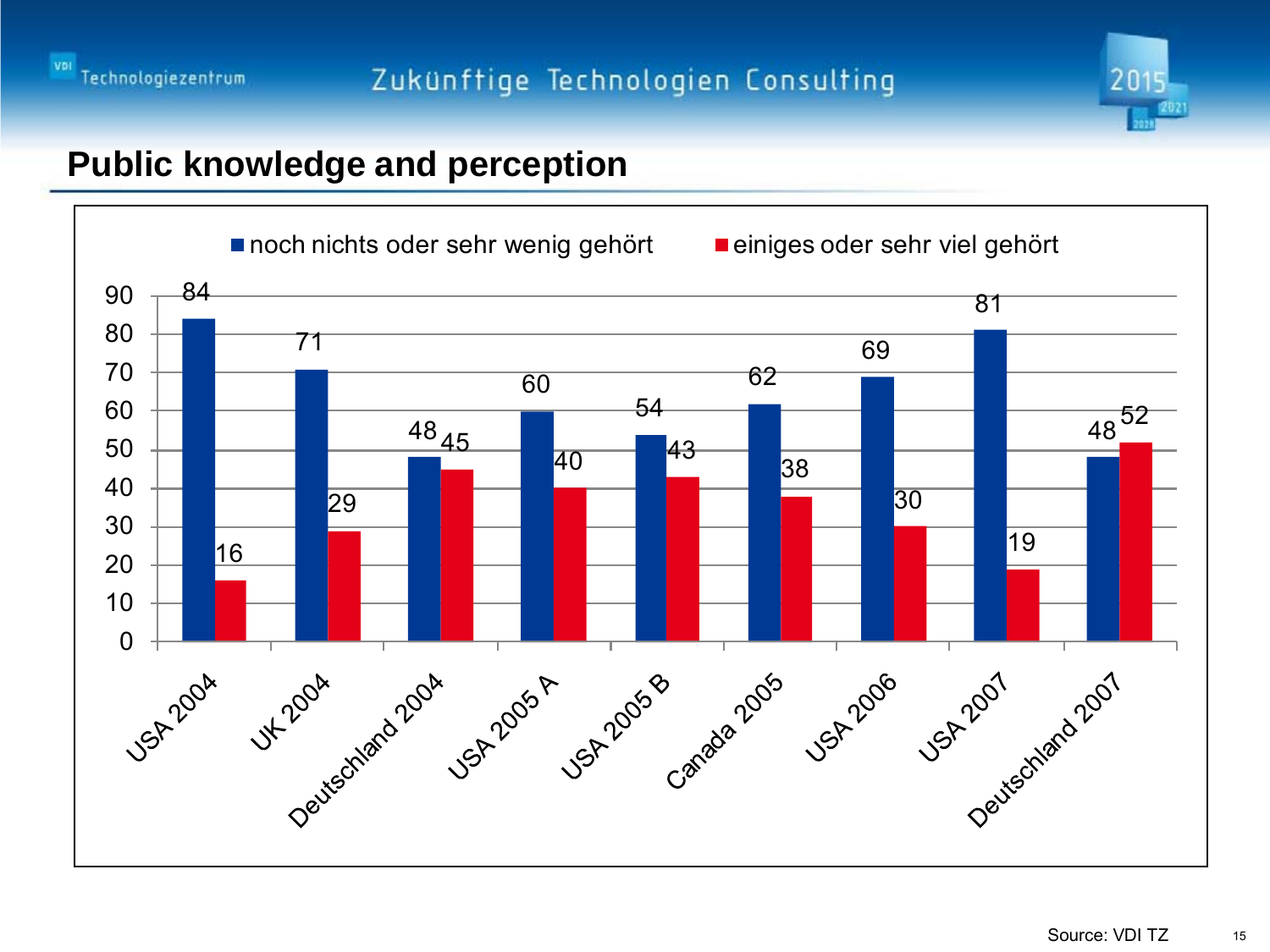



# **Public knowledge and perception**

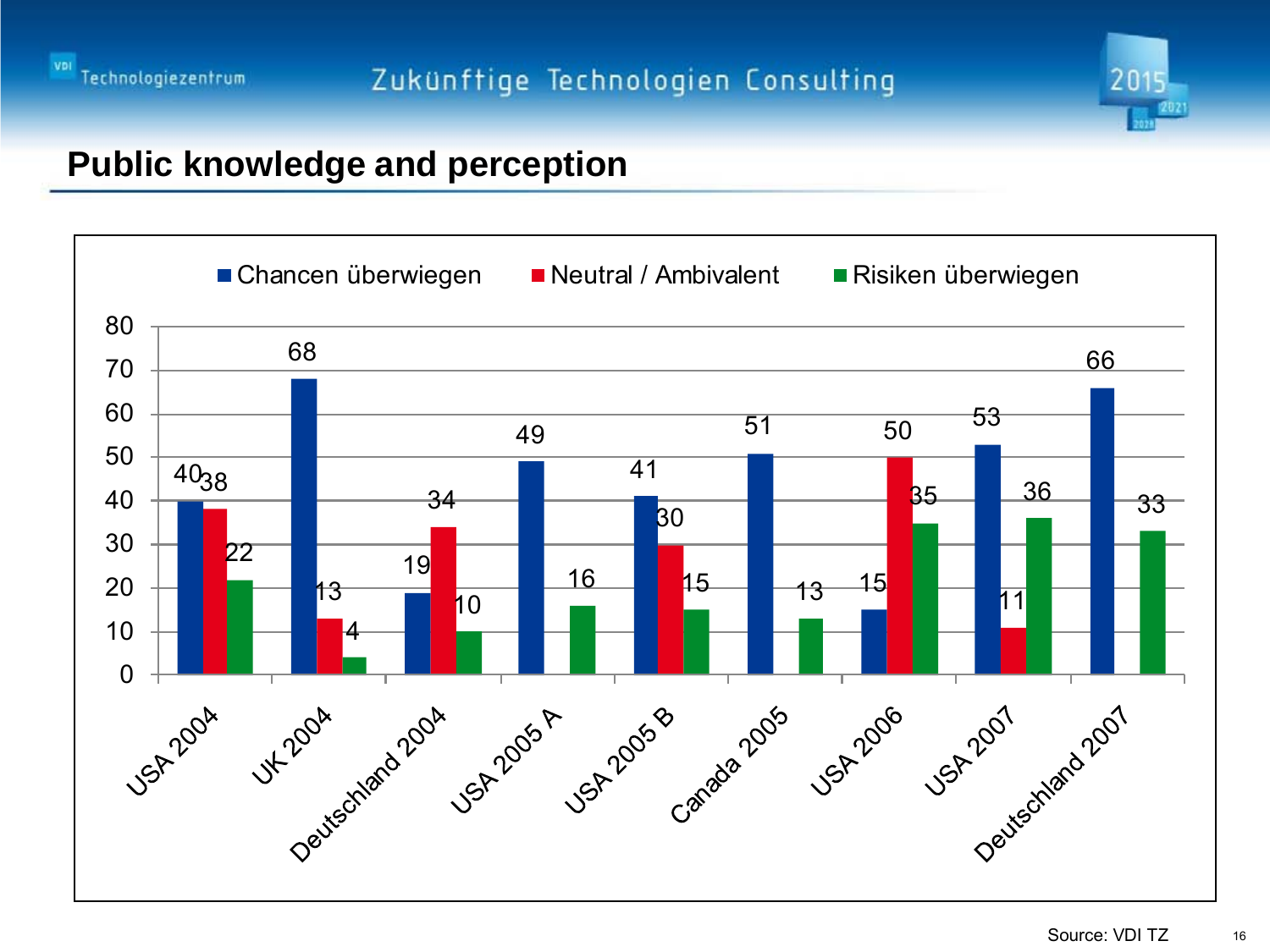



## **Nanotechnology in the media : From hype**



#### Rechnen mit dressierten Atomen

3 BNN, 3.11.2002 Dank Nanotechnologie ist Zahnreparatur aus der Tube möglich In vielen Alltagsbereichen sollen diese Alleskönner unser Leben verändern / Keine "Exotendisziplin" / BASF gut positioniert

RHEIN-NECKAR-ZEITUNG / Nr. 252 Seite 15  $70$  de  $01$ 

**WIRTSCHAFT** 

2

#### Die kleine Technik-Revolution

Die Veränderung von Stoffen auf der Molekül-Ebene ermöglicht viele neue Anwendungen - Nanotechnik

#### Quellen:

- 1 Die Wunderwelt der winzigen Giganten: PM 10/2002
- 2 Die kleine Technik-Revolution: Rhein-Neckar-Zeitung, 30.10.2002
- 3 Rechnen mit dressierten Atomen: Welt am Sonntag, 11.11.2002
- 4 Dank Nanotechnologie ...: Badische Neueste Nachrichten, 3.11.2002
- 5 'Nano-U-Boot': Der Spiegel 52/2001
- 6 Aufbruch in die Zwergenwelt: Der Spiegel 52/2001
- 7 Nanotechnology: Shaping The World Atom By Atom: National
- Science and Technology Council, September 1999
- 8 'Verkabelter Kosmos': Der Spiegel 47/2002



4

6



Quelle: Institut für Technikfolgenabschätzung und Systemanalyse (ITAS), Karlsruhe 17 minutes 17 minutes 17 minutes 17 minutes 17 minutes 17 minutes 17 minutes 17 minutes 17 minutes 17 minutes 17 minutes 17 minutes 17 minut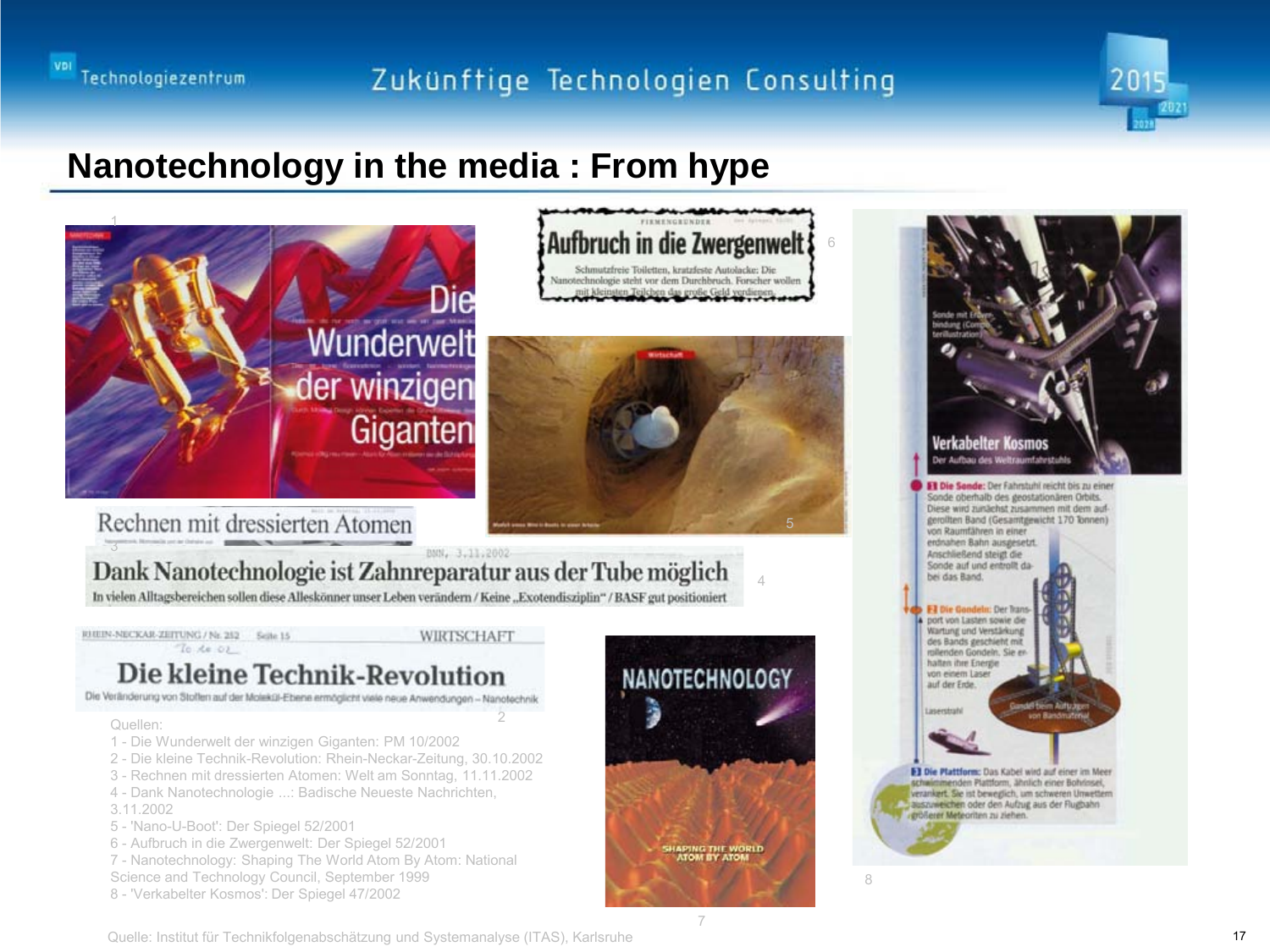



# **… to hysteria**







Rheinische Post vom 22.10.2009

- Only 5-10 % of articles adressing risks of nanotechnologies (period of 2005 to 2010)
- but negative headlines get very high media resonance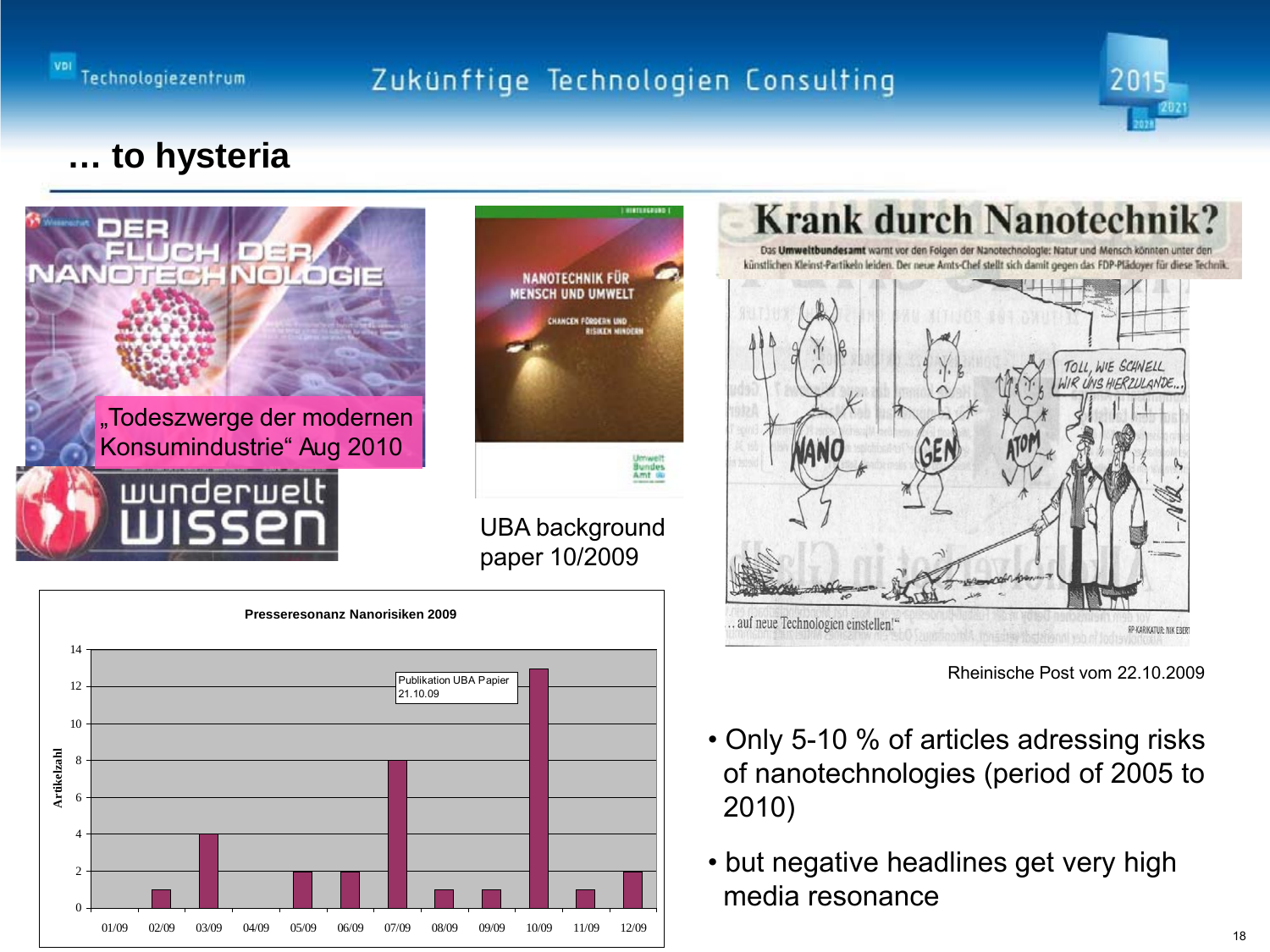

# **Information and public dialogue**

#### **Providing objective and scientific based information**

- Balanced information on chances and risks targeted on information needs
- Numerous initiatives on federal and state level (e.g. BMBF information campaign nanoTruck, BMBF website www.nanopartikel.info)
- Demand for public product register for more transparence (should be sector specific)

#### **Dialogue with stakeholders**

- Several initiatives on federal and state level as well as the chemical industry
- In Germany the dialogue has resulted in constructive discussions e.g. within the Nano- Dialog of the federal government (2006 bis 2012), in France activities have been boycotted by some stakeholders

# **Dialogue with citizens**

• Variety of event formats to address specific information demands and to include open questions (e. g. consumer conferences, citizen dialogues etc.)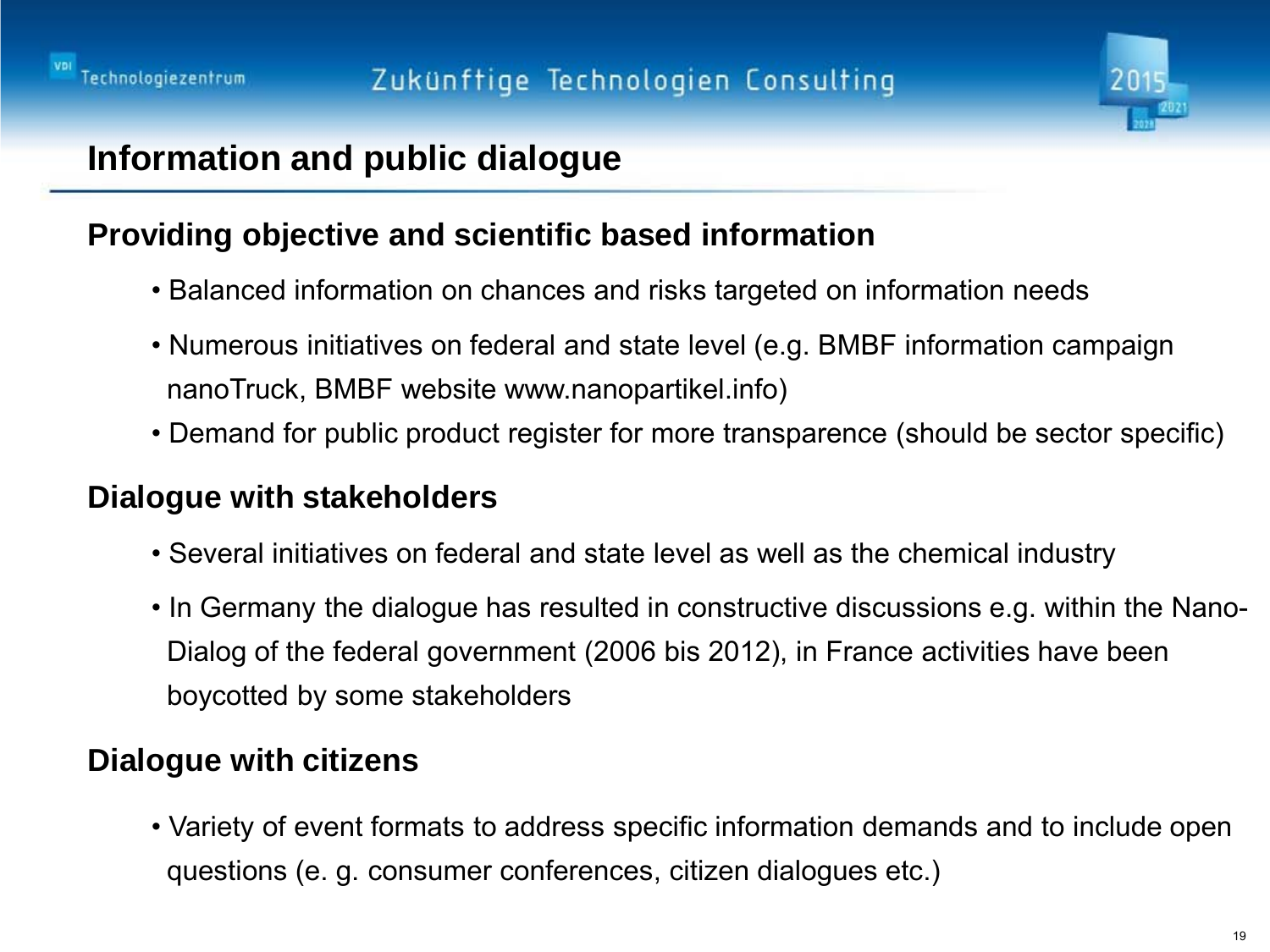



# **Summary – SWOT-Analysis for Germany**

# **Strenghts**

- High engagement of industries
- Excellent and diversified research landscape
- Diversified research funding (Federal, State, EU level)
- Constructive dialogue on chances and risks

# **Weaknesses**

- Commercialization too slow
- Venture capital investments improvable
- Founding mentality more distinct in other regions
- Scepticism of end-user branches against new nanotechnology solutions

# **Opportunities**

- Etablishment of new technology platforms and value chains
- Cross sectional efficiency gains and innovation impulses
- Contributions to resource saving technologies (green nano)

## **Threads**

- Uncertainty with regard to regulatory constraints on EU level
- Lack of standards and destinct definitions
- Open safety questions
- Imminent skill shortage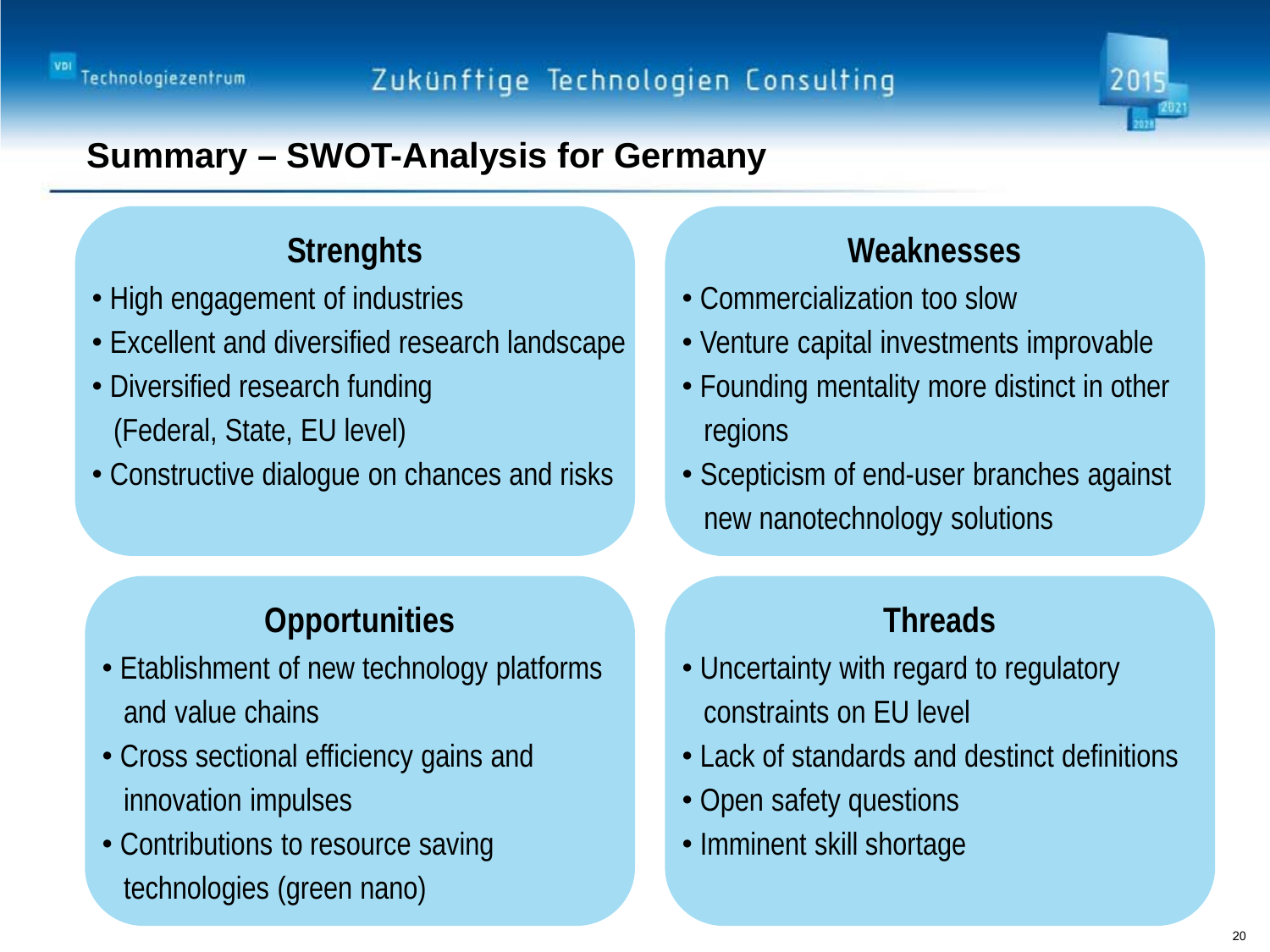



# **Demand for Action: Policy Measures**

► **Actionplan Nanotechnology 2015 of the Federal Government** 

#### **Objectives:**

- Supporting Research Intensifying Knowledge and Technology Transfer
- Securing Competitiveness
- Identifying Risks of Nanotechnology for Safe and Responsible Handling
- Improving Framework Conditions
- Intensifying Communication Conducting Dialogues
- Extending International Cooperation

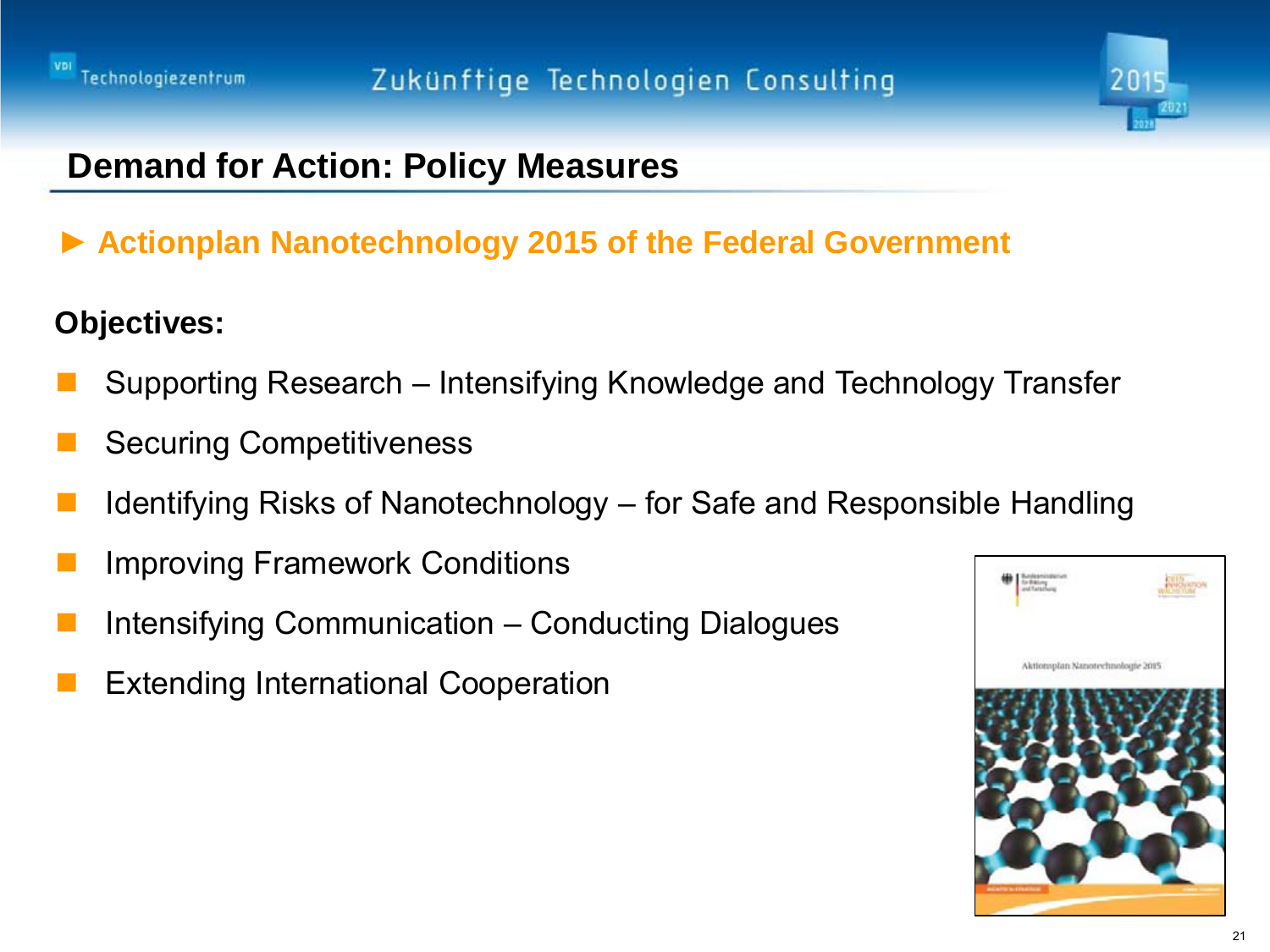



2020

# **EU Funding for Research and Innovation**

## **Horizon 2020 (2014-2020, ca. 80 bn €) – Priorities:**

**EUROPEAN** 

COMMISSION

- Excellent science
- Industrial leadership
- Societal challenges

## **Industrial leadership**

- Leadership in enabling and industrial technologies (*ICT, nanotechnologies, materials, biotechnology, manufacturing, space)*
- Access to risk finance (*Leveraging private finance and venture capital for research and innovation)*
- Innovation in SMEs (*Fostering all forms of innovation in all types of SMEs)*

## **Proposed Funding of the topic Nanotechnology/Advanced Materials/ Manufacturing ca. 3,8 bn € (2014-2020)**